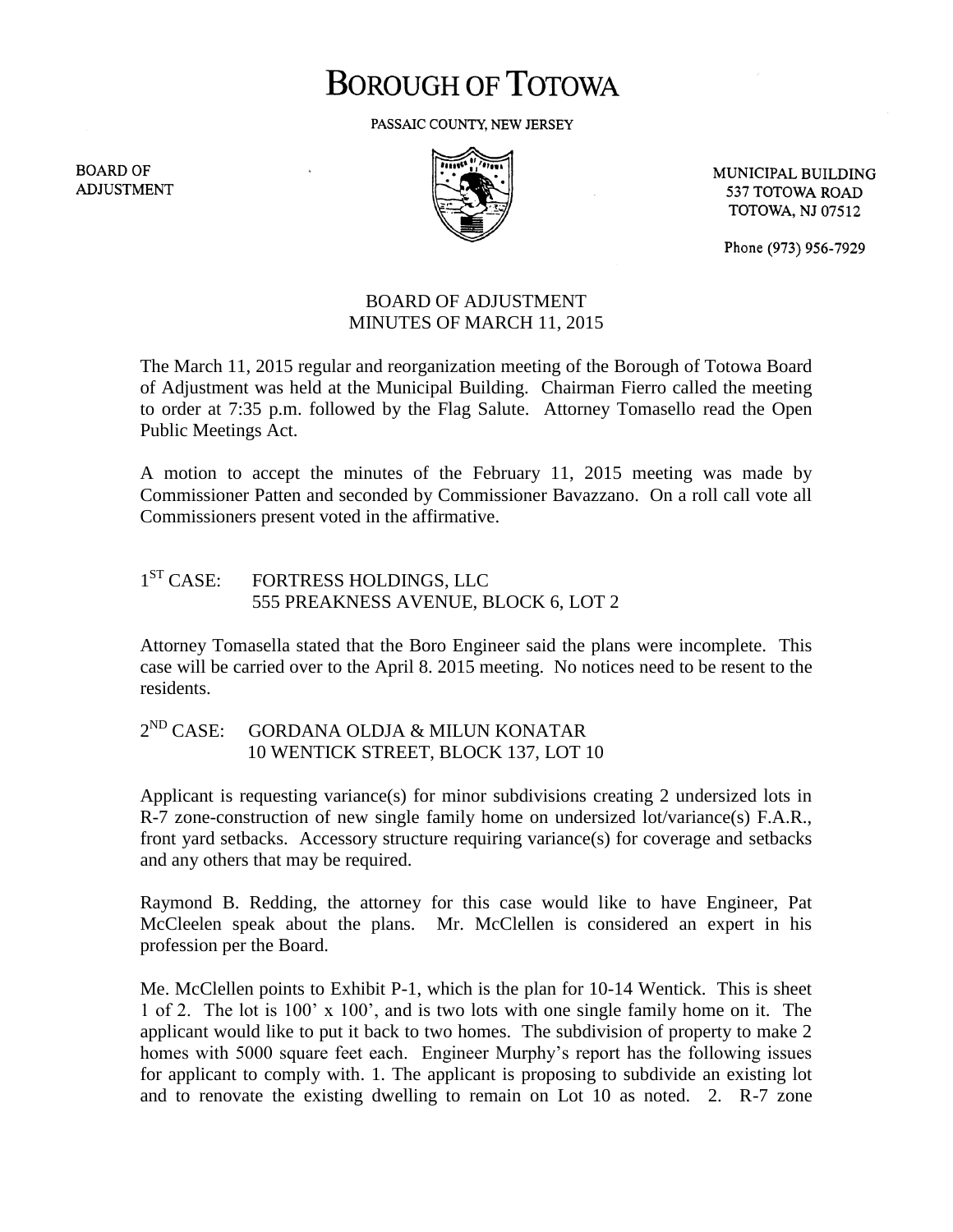variance(s) relief needed for lot area, lot width, front setback, and F.A.R. 3. Applicant will take care of the revision of the plans. 4. Side yard setbacks and Maximum permitted coverage. 5. Existing driveway encroaches into adjacent home-stairs are being removed and this will not be a concern. 6. Proposed lot numbers must be assigned by the Boro Tax Assessor-this will be taken care of per Mr. McClellen. 7. The Subdivions deeds must be prepared by a NJ Licensed Surveyor-this will also be taken care of. 8. The applicant understands that the subdivision deeds and any proposed easements must be reviewed and approved in writing by the Board Attorney and Engineer prior to filling time.

Engineer Murphy, asked how does the application compare to the neighborhood; Mr. McCleelan responds that it is consistent with the neighborhood. Front yard setback of 2' overhang. Chairman Fierro asked if the size of the lot is 100' x 50' seems appropriate for the area, Mr. McClellan states that there are some lots that are the same size as this lot.

Architect, Yogish, Mistry-17 Main Street, Netcong New Jersey is sworn in by Attorney Tommasello. Mr. Mistry is considered an expert by the Board. Mr. Mistry point out Exhibit P-2, which is the color rendition of proposed project of completion. Mr. Mistry states the F.A.R. refers to addition of the second floor, which will be 1,203 square feet of usable space. The first floor, which consist of 1,132 usable square spaces. There was a discrepancy in Nordan's letter-front setback listed was 22.5 and applicant is requesting 20.5 also side yard listed was 61.5 and the applicant had a typo on the plan, it should be 61.5. The existing sunroom will be enclosed and be part of the home.

Commissioner Patten noted that the rendition was lacking sidewalks. Engineer Murphy agreed with Commissioner Patten and stated it should be included as part of the application. Vice Chairman Krautheim asked about the drainage, which Engineer Murphy said it would be addressed in the next application. Chairman Fierro asked about gas and water lines, Architect Mistry stated the applicant is using the existing lines. Engineer Murphy asked about a  $2<sup>nd</sup>$  entrance to the basement, Architect Mistry stated there is no entrance to the basement from the outside, it is within the home. Engineer Murphy stated the garage needs to be revised.

Alex Oldja, was sworn in by Attorney Tomasella, is testifying as a family member to the owner. Mr. Oldja states that sidewalks will be added and they will go through the building engineer.

There was no public to be heard.

Motion was made to accept e application was made by Commissioner D'Ambrosio and seconded by Commissioner Nash. Vote was 7-0 and approved at 8:05pm.

3 RD CASE: GORDANO OLDJA & MILUN KONATAR 14 WENTICK STREET, BLOCK 137, LOT 11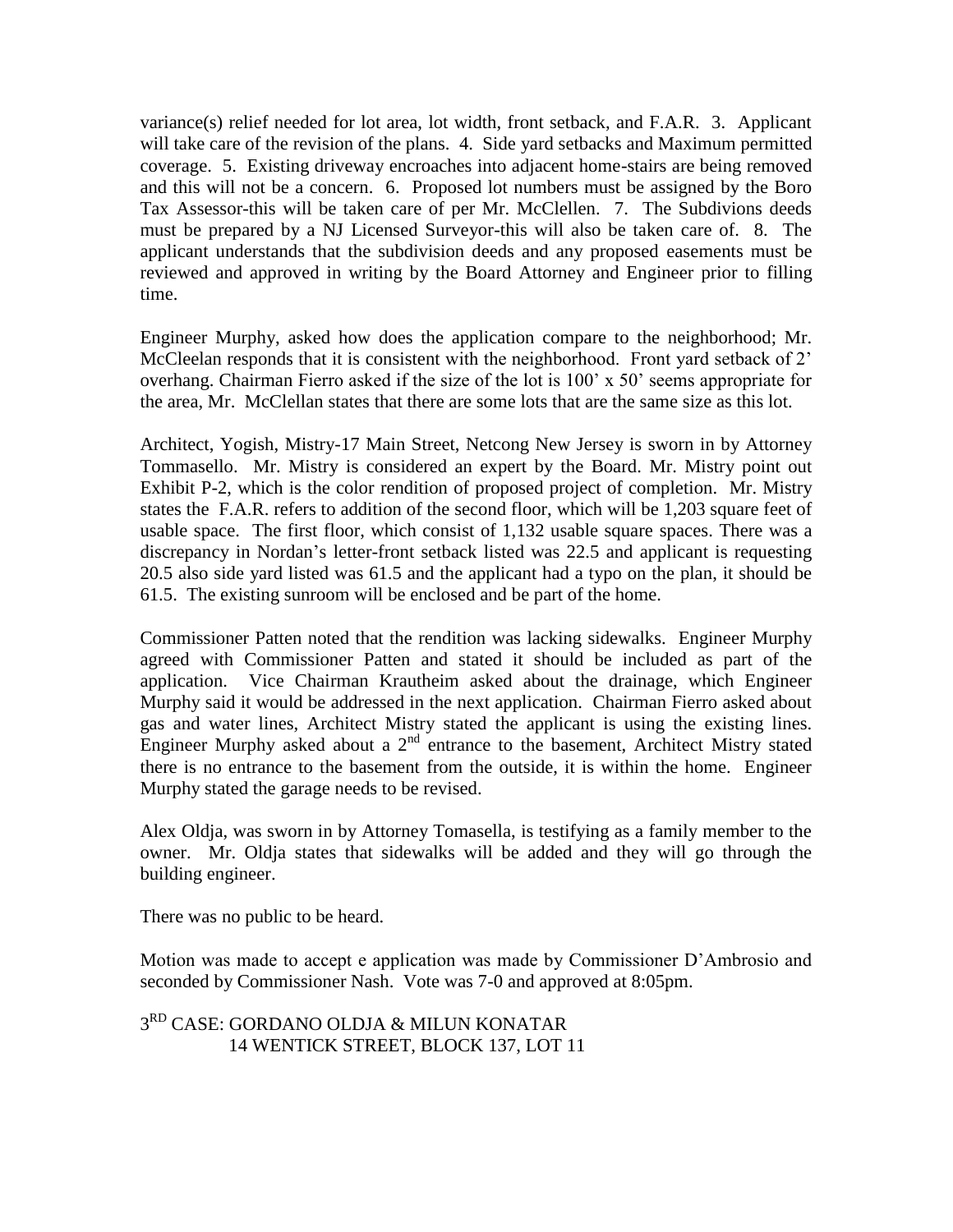Applicant is requesting variance(s) for construction of new single family home on undersized lot-variance(s) F.A.R., side and rear yard setbacks and any others that may be required.

Raymond B. Redding, Attorney states the applicant would like to construct a single family home. He brings up Pat McClellen, the engineer for the project. Engineer McClellan shows Exhibit P-1 which s the development on Lot 11, it shows a driveway on the left side of the home with a garage. There will be 2-100 gallon tanks buried underground with stone over it, there will also be a trench drain.

Engineer McClellan addresses Engineer Murphy's letter. Line 1 is commentary, 2. The following bulk requirements are needed-lot area, lot width, side yard, rear yard setbacks, & F.A.R. 3. Consider reconfiguring-to narrow the building, Engineer McClellan recommends to accept as is. 4. As stated no additional non-conformities were identified during review of the application. 5. Testimony was provided on prior application, and the trench details will be shown to the contractor.  $6 \& 7$ . The applicant will comply with providing an individual plot plan for approval and if the minor subdivision is approved, must be perfected prior to the issuance of a building permit for single family dwelling.

Architect Yogesh Mistry, who's oath continues, shows us Exhibit P-3 which is a color rendering on 14 Wentick. The Exhibit shows a 2,800 square foot home with an attached garage. It will have 4 bedrooms, 2 ½ bathrooms, and a 12 x 27 deck. Chairman Fierro asked if 4 cars could park in the driveway including the garage, Architect Mistry states yes. Commissioner Patten asked about encroaching by 2' and the answer was yes. Chairman Fierro asked about the F.A.R., Architect Mistry said the garage and porch are included, the basement is not. The basement will be sheet rocked but not used as usable space.

Public heard-Susan Marqus, speaking for her mother Dolores Tullo who resides at 18 Wentick. Mrs. Marqus is asking about privacy for her mother's deck line to the property line. Architect Mistry states that there is 4' side of the house to her mother's fence and 6' from the other side. Commissioner Patten states the we do not know how close Dolores's home is from the property line.

Alex Oldja, who is also still under oath, states that sidewalks will also be included on this application and appreciated the concerns, but would like to stay with the plans the way they are. Engineer Murphy states that it is only 2' that Mrs. Marqus is asking to be changed. Attorney Reddin states it is difficult to find nice homes and this will make 2 purchasers very happy and will add to the neighborhood. Attorney Reddin would like the board to approve the plans as submitted. Chairman Fierro asked Mr. Oldja if his decision not to make the changes is a hardship. Mr. Oldja replies that ii is more of a function issue. Attorney Reddin asked for a moment to discuss with the applicant. Mr. Oldja would like to compromise and can give up a foot on neighboring side so it would be 5' on one side and 5' on the other. Chairman Fierro asked is there would be any negative on drainage and Engineer McClellan states there will not be.